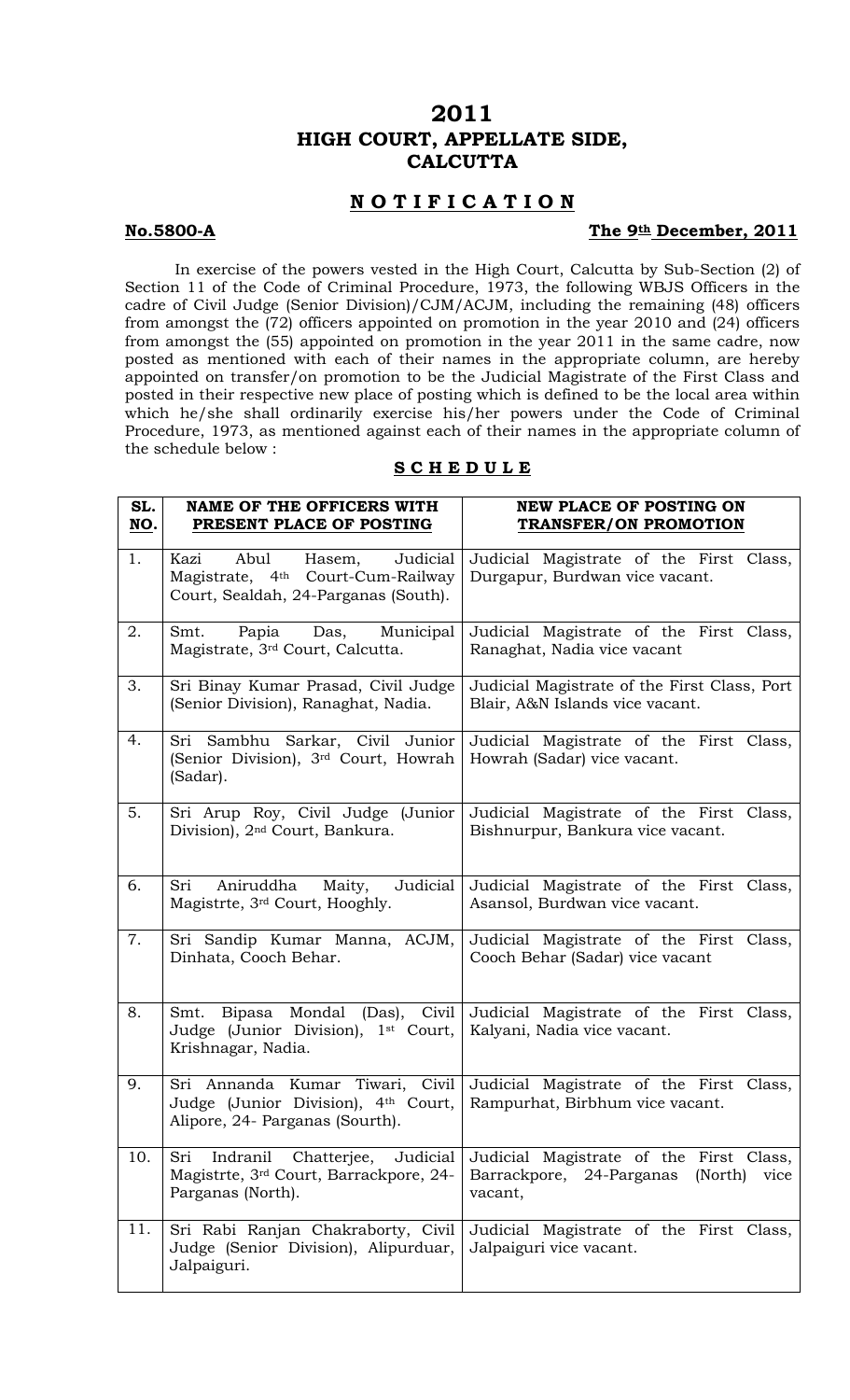| 12. | Sri Bikash Lama, Civil Judge (Junior<br>Division), 3rd Court, Baruipur, 24-<br>Parganas (South).                         | Judicial Magistrate of the First Class,<br>Islampur, Uttar Dinajpur vice vacant.                 |
|-----|--------------------------------------------------------------------------------------------------------------------------|--------------------------------------------------------------------------------------------------|
| 13. | Sri Binay Kumar Pathak, ACJM,<br>Raghunathpur Purulia.                                                                   | Judicial Magistrate of the First Class,<br>Purulia (Sadar) vice vacant.                          |
| 14. | Sri Anjan Kumar Sengupta, Civil<br>Judge (Senior Division), Islampur,<br>Uttar Dinajpur.                                 | Judicial Magistrate of the First Class,<br>Raiganj, Uttar Dinajpur vice vacant.                  |
| 15. | Sri Kallol Kumar Das, Civil Judge<br>(Senior Division), Jhargram, Paschim<br>Medinipur.                                  | Judicial Magistrate of the First Class,<br>Paschim Medinipur (Sadar) vice vacant.                |
| 16. | Sri Pijush Kanti Roy, Law Officer,<br>Vehicles Department,<br>Public<br>West<br>of<br>Bengal,<br>Government<br>Calcutta. | Judicial Magistrate of the First Class,<br>Malda (Sadar) vice vacant.                            |
| 17. | Molla Asgar Ali, ACJM, Kurseong,<br>Darjeeling.                                                                          | Judicial Magistrate of the First Class,<br>Darjeeling (Sadar) vice vacant                        |
| 18. | Sri Chiranjib Bhattacharya, Civil<br>Judge (Senior Division), Bishnupur,<br>Bankura.                                     | Judicial Magistrate of the First Class,<br>Bankura (Sadar) vice vacant                           |
| 19. | Sri Deb Kumar Sukul, Civil Judge<br>(Senior Division), 1 <sup>st</sup> Court, Purba<br>Medinipur.                        | Judicial Magistrate of the First Class,<br>Tamluk, Purba Medinipur vice vacant                   |
| 20. | Sri Rohan Sinha, Judicial Magistrte,<br>Jhargram, Paschim Medinipur.                                                     | Judicial Magistrate of the First Class,<br>Jhargram, Paschim Medinipur vice vacant               |
| 21. | Sri Duri Venkat Srinivas, Civil Judge  <br>1 <sup>st</sup><br>(Junior<br>Division),<br>Court,<br>Arambagh, Hooghly.      | Judicial Magistrate of the First Class,<br>Arambagh, Hooghly                                     |
| 22. | Sri Arjun Mukherjee, Civil Judge<br>(Senior<br>Division),<br>1 <sup>st</sup><br>Court,<br>Krishnanagar Nadia.            | Judicial Magistrate of the First Class,<br>Nadia (Sadar) vice vacant                             |
| 23. | Sri Pijush Ghosh, Civil Judge (Junior<br>Division), 1 <sup>st</sup> Court, Bolpur, Birbhum.                              | Judicial Magistrate of the First Class,<br>Bolpur, Birbhum vice vacant                           |
| 24. | Sri Tapas Kumar Mitra, Civil Judge<br>(Junior Division), Raiganj,<br>Uttar<br>Dinajpur.                                  | Judicial Magistrate of the First Class,<br>Kakdwip, 24-Parganas (South) vice vacant              |
| 25. | Sri Gopal Kishore Sinha, Judicial<br>Magistrte, 3rd Court, Chandernagar,<br>Hooghly.                                     | Judicial Magistrate of the First Class,<br>Basirhat, 24-Parganas (North) vice vacant             |
| 26. | Helal Manjurur<br>Abu<br>Rahaman,<br>Judicial Magistrte, Bidhannagar, 24-<br>Parganas (North).                           | Judicial Magistrate of the First Class,<br>Bidhannagar, 24-Parganas<br>(North)<br>vice<br>vacant |
| 27. | Yasmin Ahmed, Civil Judge (Senior<br>Division), Kalna, Burdwan.                                                          | Judicial Magistrate of the First Class,<br>Burdwan (Sadar) vice vacant                           |
| 28. | Madhumita Basu,<br>Judicial<br>Smt.<br>Magistrate, Darjeeling (Sadar).                                                   | Judicial Magistrate of the First Class,<br>Siliguri, Darjeeling                                  |